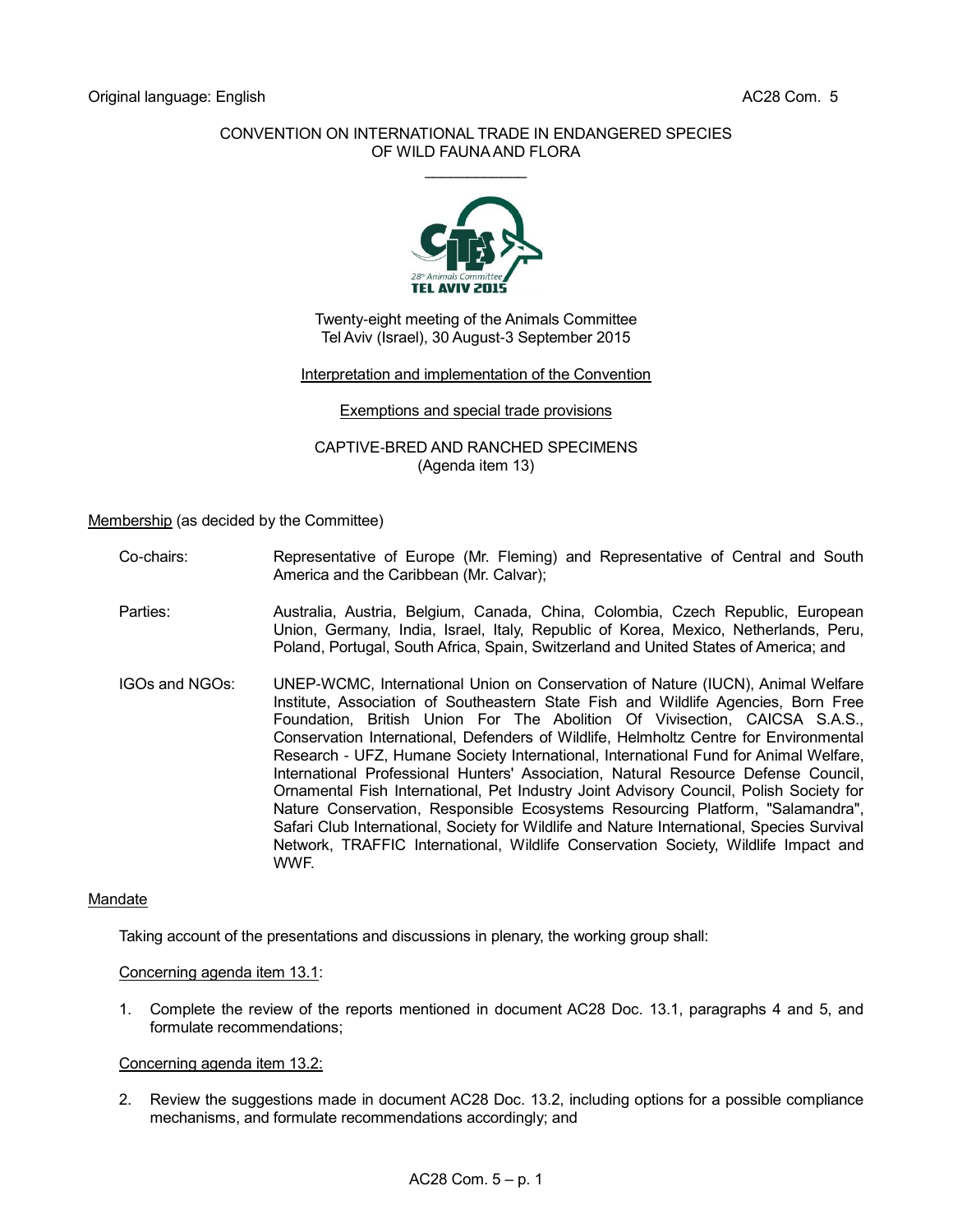3. Prepare advice to be reported by the Animals Committee to the Standing Committee in accordance with Decision 16.65.

### Recommendations

# Item 13.1

The working group notes that AC28 Doc.13.2 provides the considerations of the working group on the issues arising from the documents made available to it, under Decision 16.63.a, at the 27th meeting of the Animals Committee.

The group **recommends** that the outcome of these considerations by the Animals Committee is brought to the attention of the Standing Committee, noting that the Animals Committee will not be able to the review the document commissioned under Decision 16.63.a.vii.

With respect to AC28 Doc.13.1, the working group expressed reservations about the value and utility of the development of a captive breeding database; this was seen to be premature at this stage. The working group felt that before any other steps were taken, there was a need to first establish and clarify the intended purpose of any database, who the users might be, what data might be shared and how any database might be maintained and funded? The group **recommended** that the Committee report these observations to the Standing Committee.

The group noted that information on captive production might be shared, where appropriate, through other means.

# Item 13.2

The working group **recommends** that the Animals Committee supports option 4 in paragraph 12 of AC28 Doc.13.2 – namely to suggest a new Resolution in which issues concerning compliance with the Convention for specimens declared as having been produced in captivity could be addressed.

Provisional text for such a Resolution, outlining a potential process, is provided in Annex 1 for consideration by the Committee. The group **recommends** that the Committee endorses this provisional text for its onward transmission to the Standing Committee.

In doing so, the working group recommends that the Standing Committee should be invited to consider how the respective roles of the Standing Committee and of the Animals Committee might be integrated in any future mechanism.

The working group **recommends** that, to avoid duplication of effort and to achieve maximum efficiency, the outcome of the Animals Committee deliberations on this topic are shared with the Standing Committee working group under Decision 16.139 on implementation and enforcement of the Convention as it relates to trade in species listed in Appendix I species.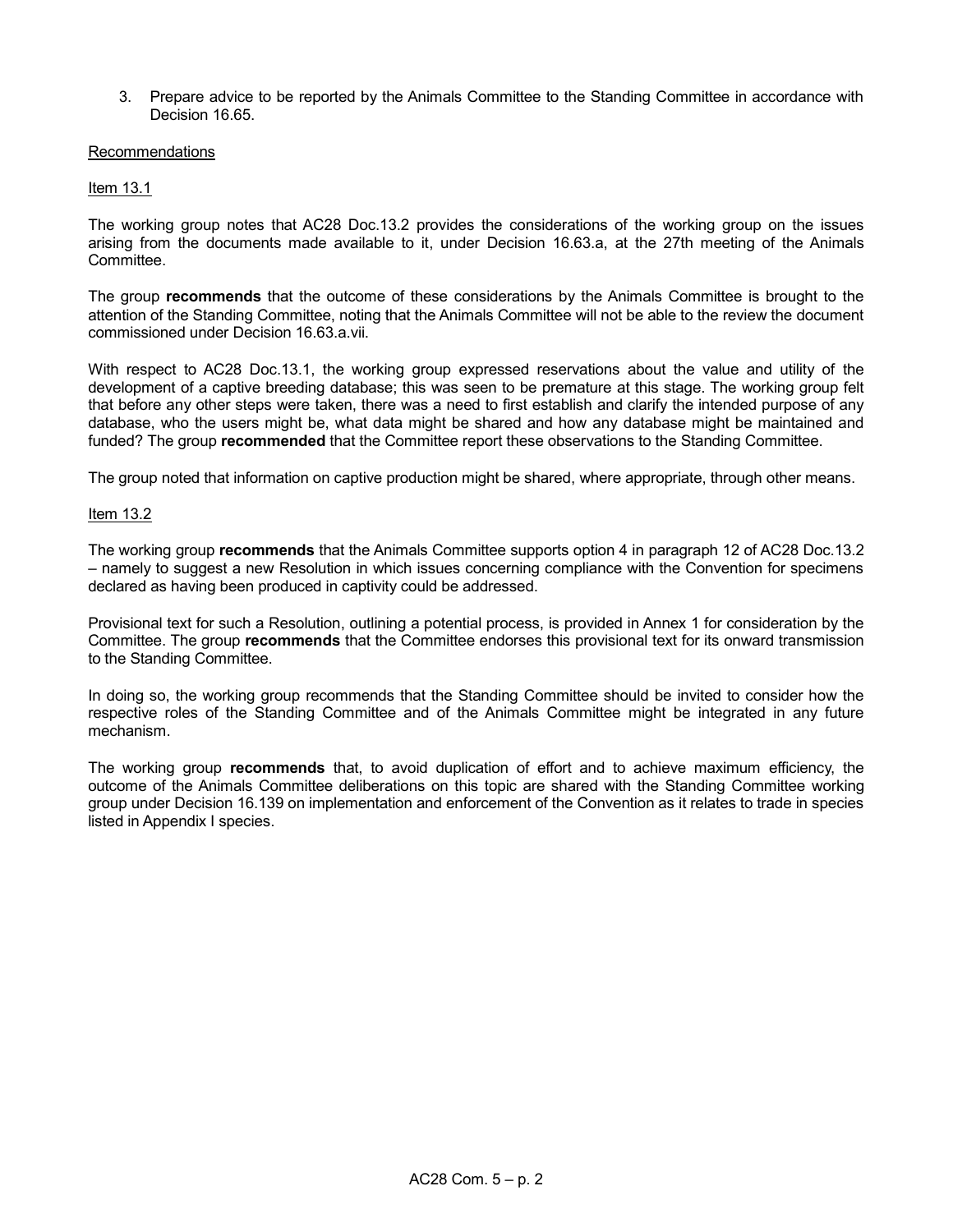### **Suggested provisional Resolution text**

#### REVIEW OF TRADE IN SPECIMENS REPORTED AS PRODUCED IN CAPTIVITY

CONSIDERING that the Convention provides, in Article VII, paragraphs 4 and 5, for special treatment of animal specimens that are bred in captivity as defined in Res. Conf. 10.16 (Rev);

NOTING that, in accordance with Article VII, paragraph 4, specimens of Appendix-I species bred in captivity for commercial purposes shall be deemed to be specimens of species included in Appendix II and that therefore they shall be traded in accordance with the provisions of Article IV;

RECOGNISING that specimens in trade are derived from a variety of captive production systems, which are attributed to different source codes as defined by Res. Conf. 12.3 (Rev. CoP16);

RECOGNISING that captive breeding, and other captive production systems, can have a number of benefits compared with direct harvests from the wild;

CONCERNED that the incorrect application of source codes and/or misuse or false declaration of source codes can reduce or negate such benefits where they exist, have negative implications for conservation and undermine the purpose and effective implementation of the Convention;

FURTHER CONCERNED that in addition to inadvertent misuse of source codes, there is growing evidence of cases of illegal trade in wild-caught specimens of CITES-listed species, through fraudulent claims that wild-caught specimens are captive bred;

ACKNOWLEDGING that the intent of the Review Of Trade In Specimens Reported As Produced In Captivity is to ensure that such trade is being conducted in accordance with provisions of the Convention and to identify remedial action where it is needed with the ultimate intent of improving the implementation of the Convention;

EXPECTING that the implementation of recommendations and actions resulting from the Review Of Trade In Specimens Reported As Produced In Captivity will improve the capacity of the Parties to properly assess that specimens are genuinely produced by the captive production system claimed;

AFFIRMING that the Review of Trade in Specimens Reported as Produced in Captivity should be transparent, timely and simple;

NOTING the Guide to CITES compliance procedures found in Resolution Conf. 14.3 (CITES compliance procedures);

# THE CONFERENCE OF THE PARTIES TO THE CONVENTION

DIRECTS the Animals and Standing Committees, in cooperation with the Secretariat, relevant experts and in consultation with Parties, to review biological, trade and other relevant information regarding animal species subject to significant levels of trade using source codes C/D/F or R, to identify problems associated with the implementation of the Convention and to develop solutions in accordance with the following procedure.

#### Stage 1 identification of species-country combinations for review

a) The Secretariat shall, within 90 days after each meeting of the Conference of the Parties to the Convention, subject to the availability of funds, to produce, or appoint consultants to produce, a summary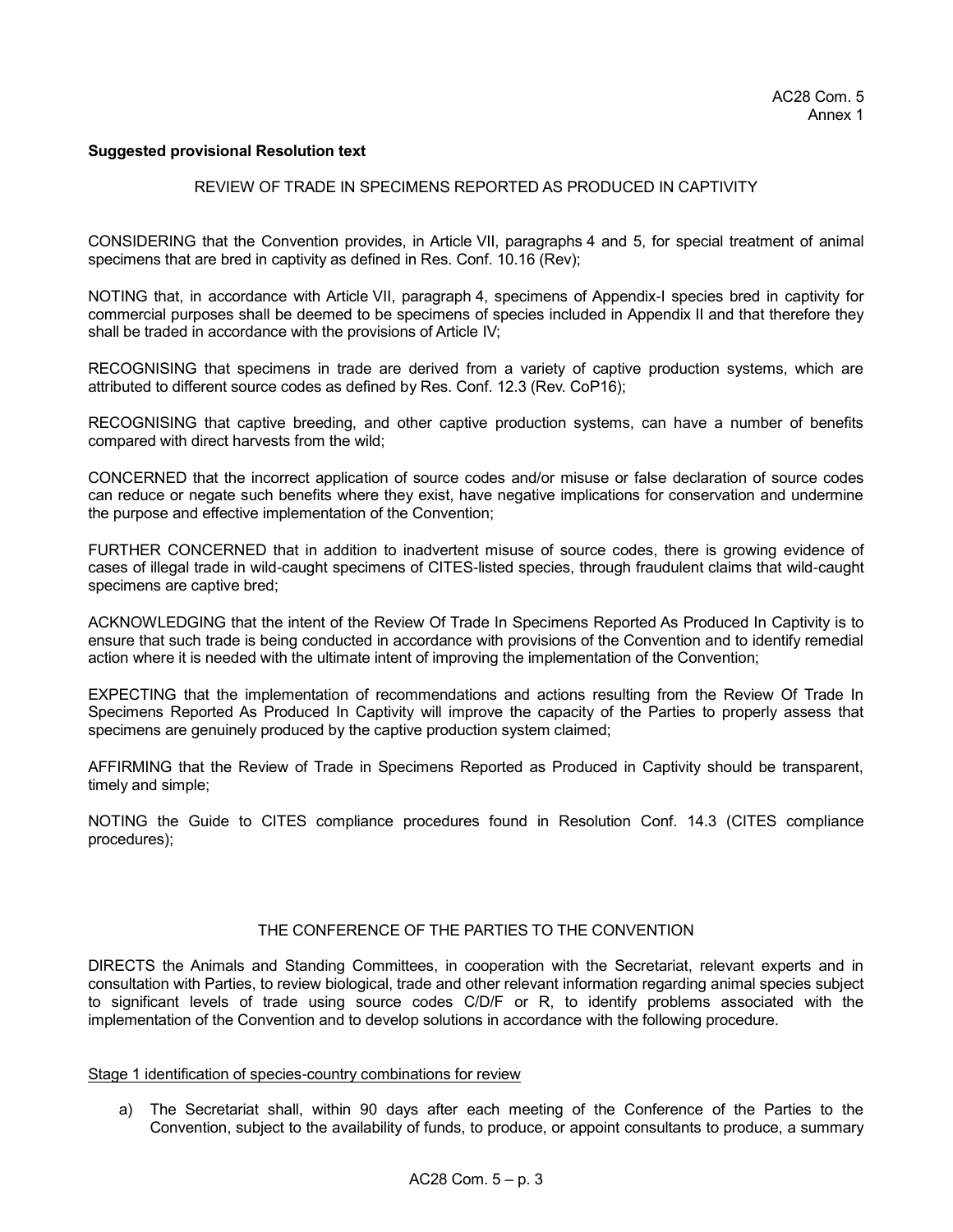from the CITES Trade Database of annual report statistics of species traded, derived from the five most recent years, under source codes C, F, R and D and will undertake, or appoint consultants to undertake, an extended analysis of such data to identify species-country combinations for review using the following criteria:

- i. significant increases in trade in specimens declared as captive-produced (source codes C, D, F & R);
- ii. trade in significant numbers of specimens from countries of specimens declared as produced in captivity;
- iii. shifts and fluctuations between different captive-production source codes in volumes of specimens traded;
- iv. inconsistencies between source codes reported by exporting and importing Parties for specimens declared as produced in captivity;
- v. apparent incorrect application of captive production codes such as: 'A' for animal species or 'D' for Appendix I species that have not been registered in compliance with the provisions of Res. Conf. 12.10 (Rev. CoP15).
- b) The Secretariat shall also compile any other relevant information made available to it, with respect to concerns about captive production, including any cases identified from the Review of Significant Trade under Res. Conf. 12.10, referred to it by Parties or available in relevant ad hoc reports.
- c) The Secretariat shall provide the outcome of the analyses in a) and compilation of information from b) to the first regular meeting of the Animals Committee following a meeting of the Conference of the Parties for the Committee to select a limited number of species country combinations for review; urgent enforcement matters identified at this stage should be referred to the Standing Committee.
- d) In exceptional cases, outside steps a)-c) above, and where new information provided to Secretariat indicates that urgent action may be needed concerning problems relating to the implementation of provisions under the Convention for captive production of specimens, the Secretariat shall:
	- i. verify that the proponent has provided a justification for the exceptional case, including supporting information;
	- ii. may request UNEP-WCMC to produce a summary and analysis of trade from the CITES Trade Database in relation to the species-country combination; and
	- iii. provide the information from i) and ii) above, as soon as possible to the Animals Committee for their inter-sessional review and decision on whether to include the species-country combination in stage 2 of the review process.

# Stage 2 – Consultation with countries and compilation of information

- e) The Secretariat shall, within 30 days after the relevant meeting of the Animals Committee, notify the Party or Parties concerned that that species produced in captivity in their country have been selected for review, provide them with an overview of the review process and an explanation for their selection. The Secretariat shall ask them to provide information, within 60 days, in response to general or specific questions, developed by the Animals Committee, to determine if the correct source codes have been used, under the applicable Resolutions, for specimens claimed to be produced in captivity
- f) The Secretariat shall also commission, if requested by the Animals Committee, a short review of the species concerned, in consultation with relevant countries and specialists, to compile and summarise known information relating to the breeding biology and captive husbandry and any impacts, if relevant, of removal of founder stock from the wild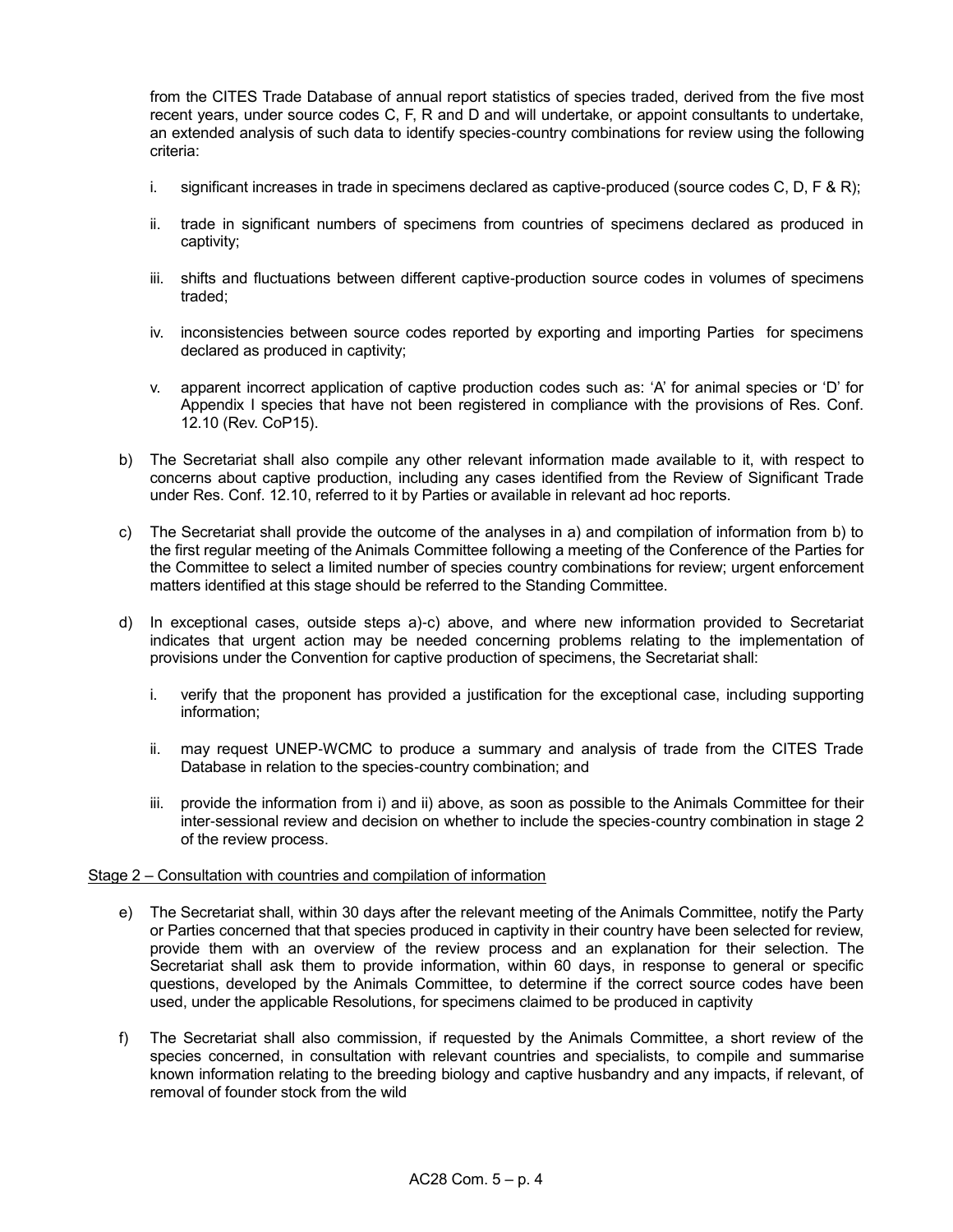# Stage 3 – review and recommendation by the Animals and Standing Committee

- g) The Animals Committee shall, at their second meeting following the Conference of the Parties, review the responses from Parties, the review commissioned by Secretariat and any additional relevant information, and determineif there is compliance with the relevant provisions of the Convention in relation to captive production. If so, the species-country combination will be excluded from the review and the Secretariat will inform them of this outcome within 60 days.
- h) Where a species-country combination is retained within the review and where action is needed as a result, the Animals Committee shall, in consultation with the Secretariat, formulate draft recommendations directed to the relevant Party which are time-bound, feasible, measurable, proportionate, transparent and which, if appropriate, aim to promote capacity building and enhance the ability of the Party to implement the Convention.
- i) The Secretariat shall transmit these draft recommendations and supporting information, from the Animals Committee to the next meeting of the Standing Committee for their review, revision if necessary, and endorsement;
- j) The Secretariat shall, within 30 days of the meeting of the Standing Committee, transmit the combined recommendations of the Standing and Animals Committees to the Party concerned and also provide them with links to relevant guidance, such as on the correct application of source codes, and means by which their capacity to deal with captive production issues might be enhanced.

# Stage 4: Measures to be taken regarding the implementation of recommendations

- k) the Secretariat shall monitor progress against the recommendations, taking account of the different deadlines, and, following electronic consultation with the Chairs and members of the Standing and Animals Committees, determine whether the recommendations referred to above have been implemented;
	- i. where the recommendations have been met, the Secretariat shall, following consultation with the Chairman of the Standing Committee, notify the Parties that the species/country combination was removed from the review process; or
	- ii. when the recommendations are not deemed to have been met (and no new information is provided), the Secretariat shall, in consultation with the Chairs and members of the Standing and Animals Committees, recommend to the Standing Committee appropriate action, which may include, as a last resort, a suspension of trade in the affected species with that State; or
	- iii. where the recommendations are not deemed to have been met or have been partially met, and there is new information suggesting the recommendation may require updating, the Secretariat shall electronically request the Chair and members of the Standing and Animals Committees to prepare a revised recommendation, keeping in mind the principles that recommendations should be timebound, feasible, measurable, proportionate, transparent, and should promote capacity building. The Secretariat shall provide the revised recommendation to the countries within 30 days of its drafting
- l) the Secretariat shall report to the Standing Committee on its evaluation of the implementation of the recommendations, including the rationale for its evaluation, and a summary of the views expressed by the Animals Committee. The Secretariat shall additionally report on any further actions taken by the Animals Committee in the case of countries where new information has resulted in revised recommendations;
- m) for countries where recommendations are not deemed to have been met, the Standing Committee shall decide on appropriate action and make recommendations to the Party concerned, or to all Parties, keeping in mind that these recommendations should be time-bound, feasible, measurable, proportionate, transparent, and should, if appropriate, promote capacity building. In exceptional circumstances, where the country under consideration provides new information on the implementation of the recommendations to the Standing Committee, the Standing Committee shall consult intersessionally with the Animals Committee through the Chair prior to making a decision on appropriate action;